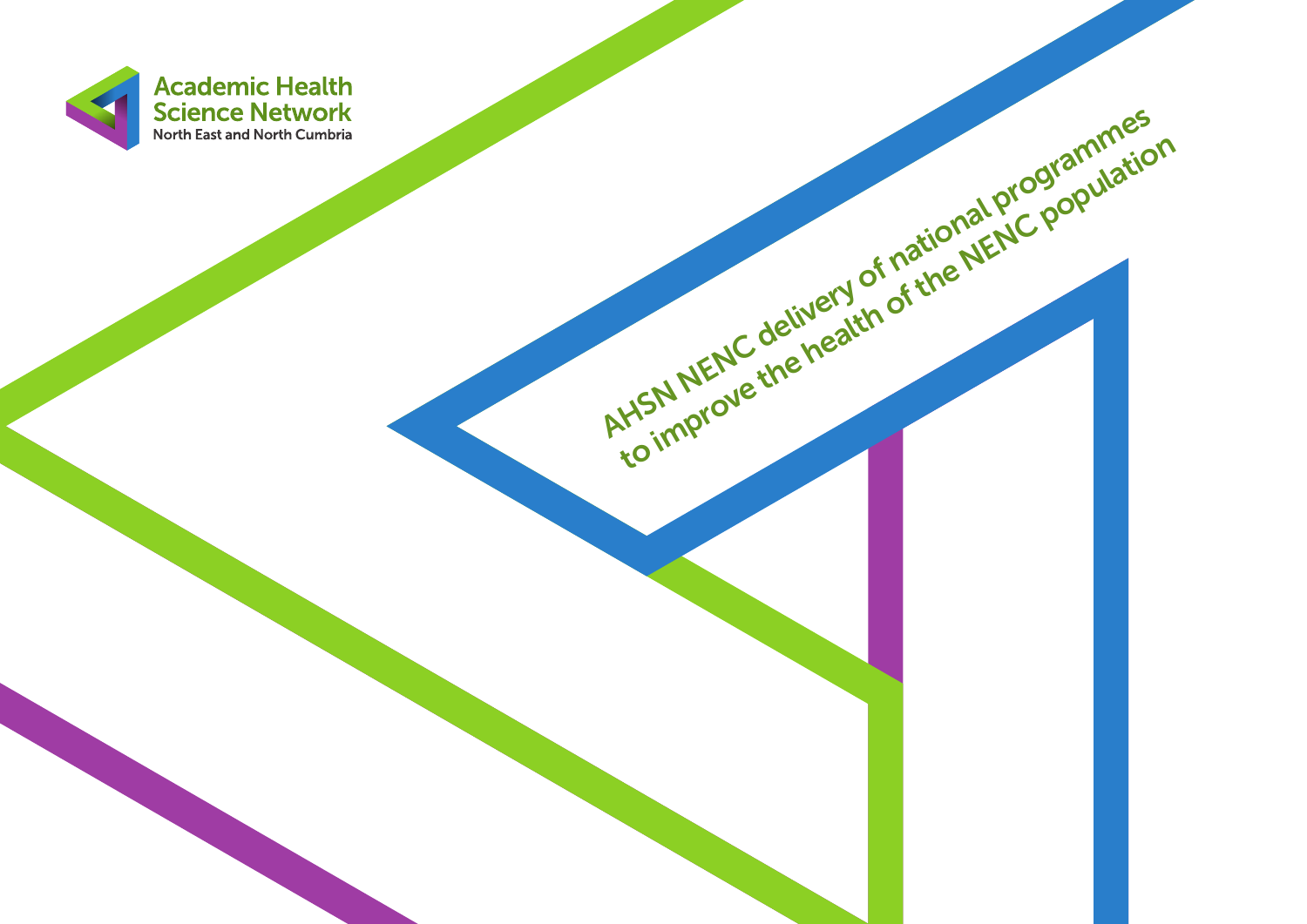### **Contents**

| <b>Introduction from Professor Julia Newton</b>                                              | $\overline{\mathbf{3}}$ |
|----------------------------------------------------------------------------------------------|-------------------------|
| <b>Detecting and Protecting Patients with Atrial Fibrillation (AF)</b>                       | $\overline{4}$          |
| Delivering the ESCAPE pain programme throughout the NENC                                     | 8                       |
| <b>Implementing the Transfer of Care around Medicines Pathway</b>                            | 10                      |
| <b>Addressing Problematic Polypharmacy</b>                                                   | <b>11</b>               |
| Prevention of Cerebral Palsy in the Preterm Infant (PRECEPT)                                 | 12                      |
| Adopting the Emergency Laparotomy Pathway Quality Improvement Care (ELPQuiC) bundle          | 14                      |
| Pharmacist-led Information technology iNtervention for the reduction of Clinically important | 15                      |
| <b>ERrors in medicines management (PINCER)</b>                                               |                         |
| <b>Serenity Integrated Mentoring (SIM)</b>                                                   | 16                      |
|                                                                                              |                         |
|                                                                                              |                         |
|                                                                                              |                         |
|                                                                                              |                         |
|                                                                                              |                         |

2 3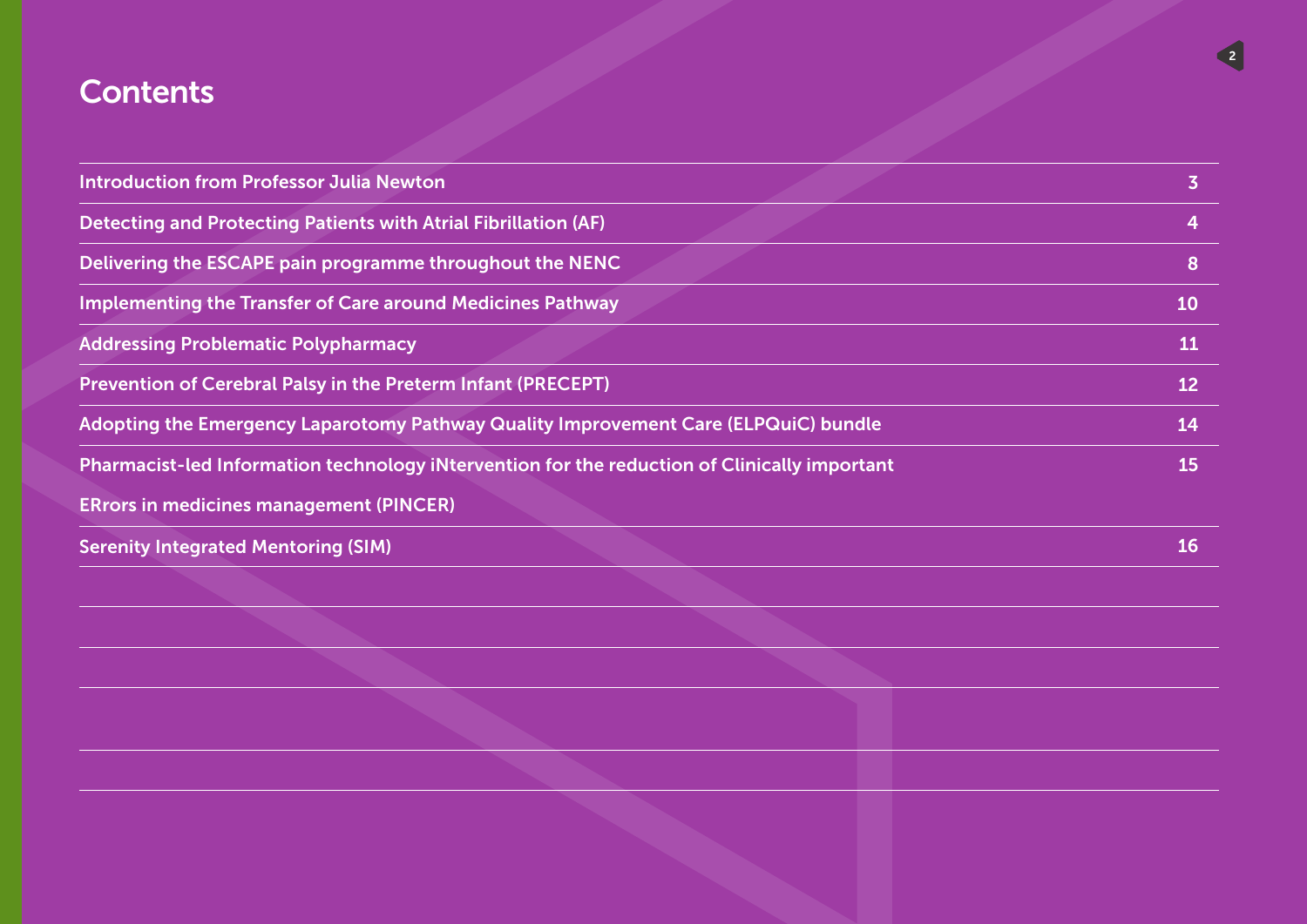### Welcome

Between 2017 and 2019 NHS England asked each of the 15 AHSN's to deliver 7 National programmes. We are delighted to showcase our experiences of each of these 7 programmes, to provide some examples of the amazing work that has been supported by the AHSN and also how we have left a legacy within our region of improved health care for our population. We hope that you enjoy reading about some of the experiences of our fabulous team, what they have taken from the experience of delivering evidence based programmes within our healthcare system and some of the highlights. Balancing 7 programmes was sometimes challenging but I am proud of what we have achieved.

 $2^3$  3  $2^3$  3  $2^3$  3  $2^3$  3  $2^3$  3  $2^3$  3  $2^3$  3  $2^3$  3  $2^3$  3  $2^3$  3  $2^3$  3  $2^3$  3  $2^3$  3  $2^3$  3  $2^3$  3  $2^3$  3  $2^3$  3  $2^3$  3  $2^3$  3  $2^3$  3  $2^3$  3  $2^3$  3  $2^3$  3  $2^3$  3  $2^3$  3  $2^3$  3  $2^3$  3  $2^3$ 



Kindest Regards Professor Julia Newton Medical Director, AHSN NENC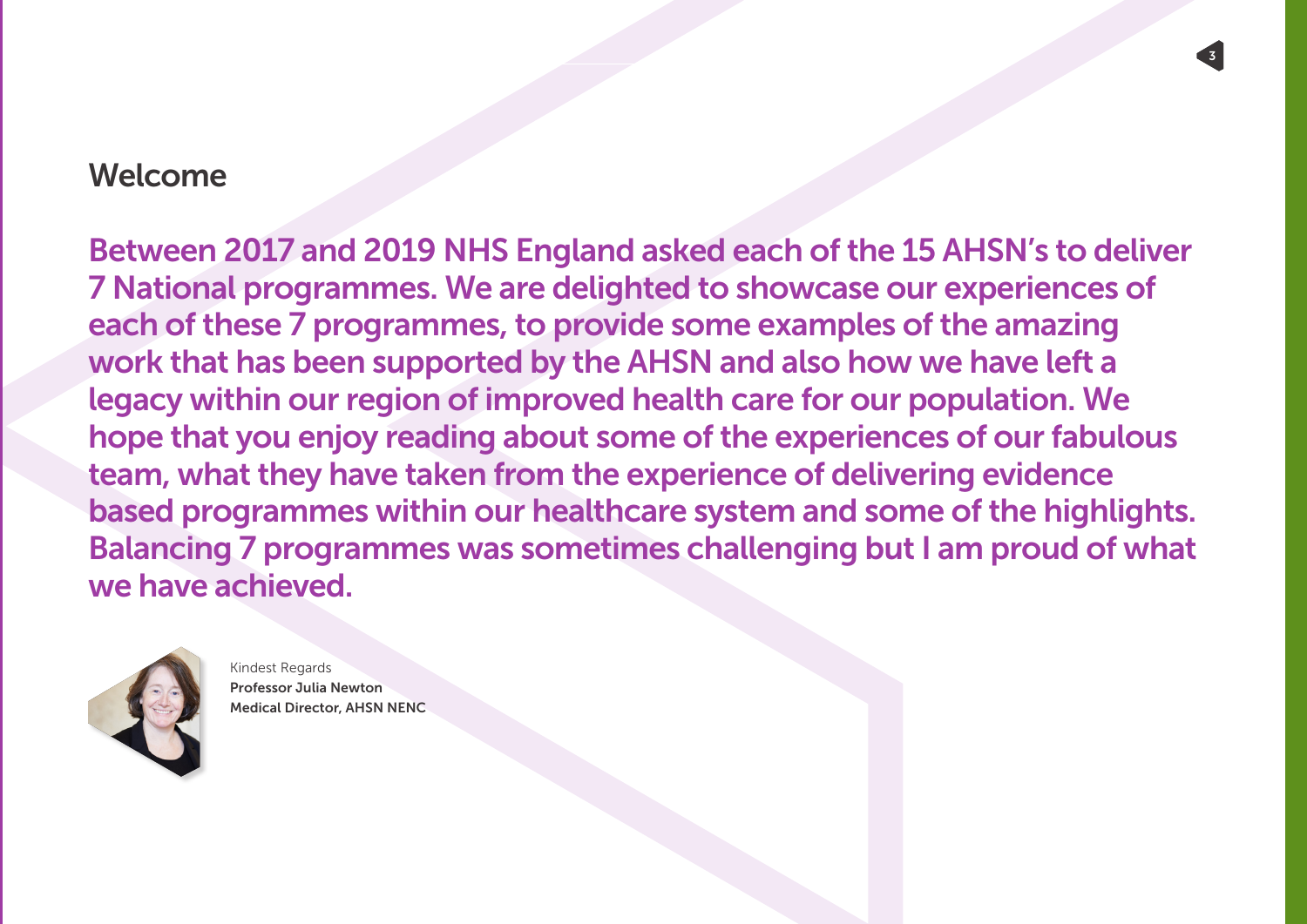AF contributes to 1 in 5 strokes in the UK and is associated with greater disability and mortality than non AF-related strokes. In 2017, NHS England commissioned the 15 Academic Health Science Networks (AHSNs) across England to reduce the incidence of stroke by increasing detection and anticoagulation treatment rates in England.

The work was separated into three strands:

- 1. Detection to find those patients with undiagnosed AF
- 2. Protection to ensure those patients with AF are receiving optimal treatment in terms of anticoagulation
- 3. Development of supporting resources.

#### With thanks

The team would like to thank the Stroke Association, the British Heart Foundation, the AF Association for their support and input into the programme.

Northern England Clinical Networks, NHSE/ I for their continued support, particularly in relation to the AF Card Deck and the Diabetes Podiatry and AF work.

Wessex AHSN for Starting Anticoagulation with Jack video.

College of Podiatry for their support in spreading the Diabetes Podiatry and AF work.

SDM MAGIC NORTH for their support in making the AF SDM resources.

#### For more information

https://www.ahsn-nenc.org.uk/what-we-do/ improving-population- health/cardiovasculardisease-prevention/atrial-fibrillation/atrial-fibrillation/



Kate Mackay, AF Programme Lead Kate.Mackay@ahsn-nenc.org.uk

*'A national programme brings with it resources, in many shapes and forms, and this can be used to help support the local healthcare system. However, this needs to be framed in a way that is relevant to the local system, and tailored to their needs. National resources need to be adapted to the local area, because one size does not fit all; I know my local area much better than a national team, and, sometimes, I had to stick my neck out to do what is right for my area, even if it was different to what everybody else was doing across the country. But, using national resources helped me to think more widely and creatively in terms of finding solutions. It really was the best of both worlds!'* Kate Mackay, AF Programme Lead.

4 5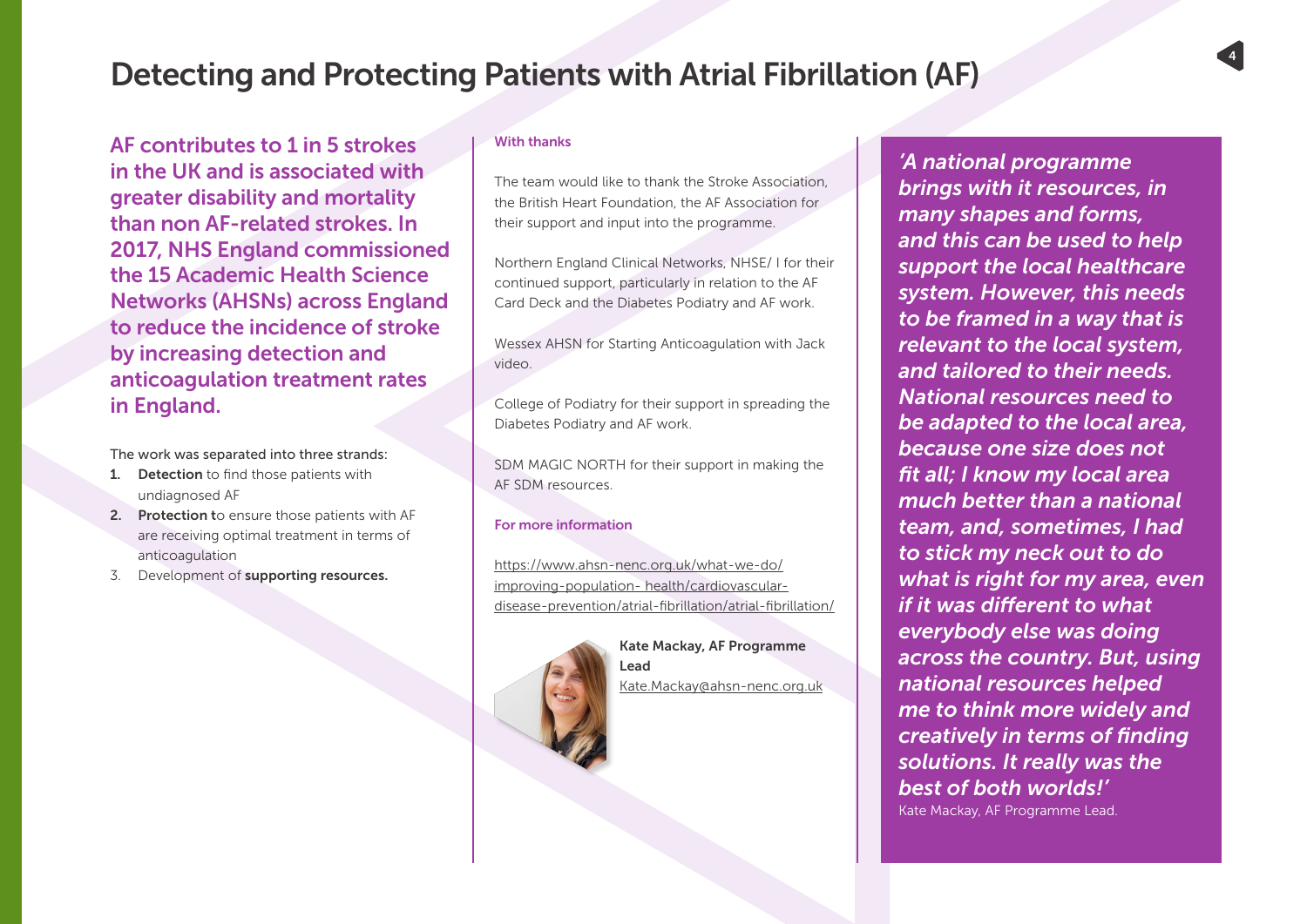### 1. Detection to find those patients with undiagnosed AF There were two main aspects to this work:

#### Mobile ECG devices

470 mobile ECG devices, AliveCor, were distributed to a wide range of clinical and non-clinical settings to offer opportunistic pulse rhythm checks to asymptomatic individuals at increased risk of AF. Patients then followed their local pathway for timely diagnosis with a 12 lead ECG and treatment with anticoagulants to reduce the incidence of AF -related stroke. Settings included GP practices, community pharmacies, GP out of hours service, preoperative assessment, podiatry, fire and rescue service, outpatient cardiology, community cardiology and third sector. 370 devices were provided by NHS England as part of a national roll-out of 6,000 mobile ECG devices, and 100 were purchased directly by AHSN NENC. This work was supported by a dedicated project lead who trained every person who received a mobile ECG device. Data was collected centrally by AliveCor for each device, and this was fed back to individuals and organisations. There were a large number of lessons learned from this work and more information can be found here https://www.ahsn- nenc.org.uk/what-we-do/ improving-population-health/cardiovasculardisease-prevention/atrial-fibrillation/atrial-fibrillation/ alivecor/

#### Detection of irregular pulses during a diabetes foot check

Patients with diabetes have their pulse checked as part of their annual foot check review. It is important to detect the presence or absence of a foot pulse to prevent diabetes complications. The pilot work examining pulses in patients' feet started in County Durham and Darlington NHS Foundation Trust and has been spread across the NENC area as well as more widely across England. This work is supported by The College of Podiatry and won an AFA Healthcare Pioneers Award in 2018 for showcasing best practice in AF. It was also short-listed for the Advancing Healthcare Awards 2020 in the Faculty of Public Health and Public Health England award for contributions to public health.

#### Spread & Adoption The team are:

- Supporting CCGs and the local healthcare system, to become self-sufficient using AliveCor, by providing resources for training.
- Continuing to spread the learning from the detection of irregular pulses during a diabetes foot check to all parts of the NENC area by working with the Northern Diabetes Footcare Clinical Network and beyond.



50,546 mobile ECG traces taken.



3408 possible AFs detected.

170+ strokes saved.

Over £7.8M cost saving.

Our detection target set by NHSE was 85% of expected prevalence which has been met.

#### For more information

AliveCor training video https://www.youtube.com/ watch?v=xKndFpGZH3o&t=23s

#### Infographics of AliveCor pulse detection results

https://www.ahsn-nenc.org.uk/wp- content/ uploads/2020/10/AF-Detection-NENC-Statstimeline-updated.jpg

#### Diabetes Podiatry & Atrial Fibrillation: Save a Life, Stop a Stroke

https://www.ahsn-nenc.org.uk/wp-content/ uploads/2018/07/A4-Podiatry-AF-Brochure.pdf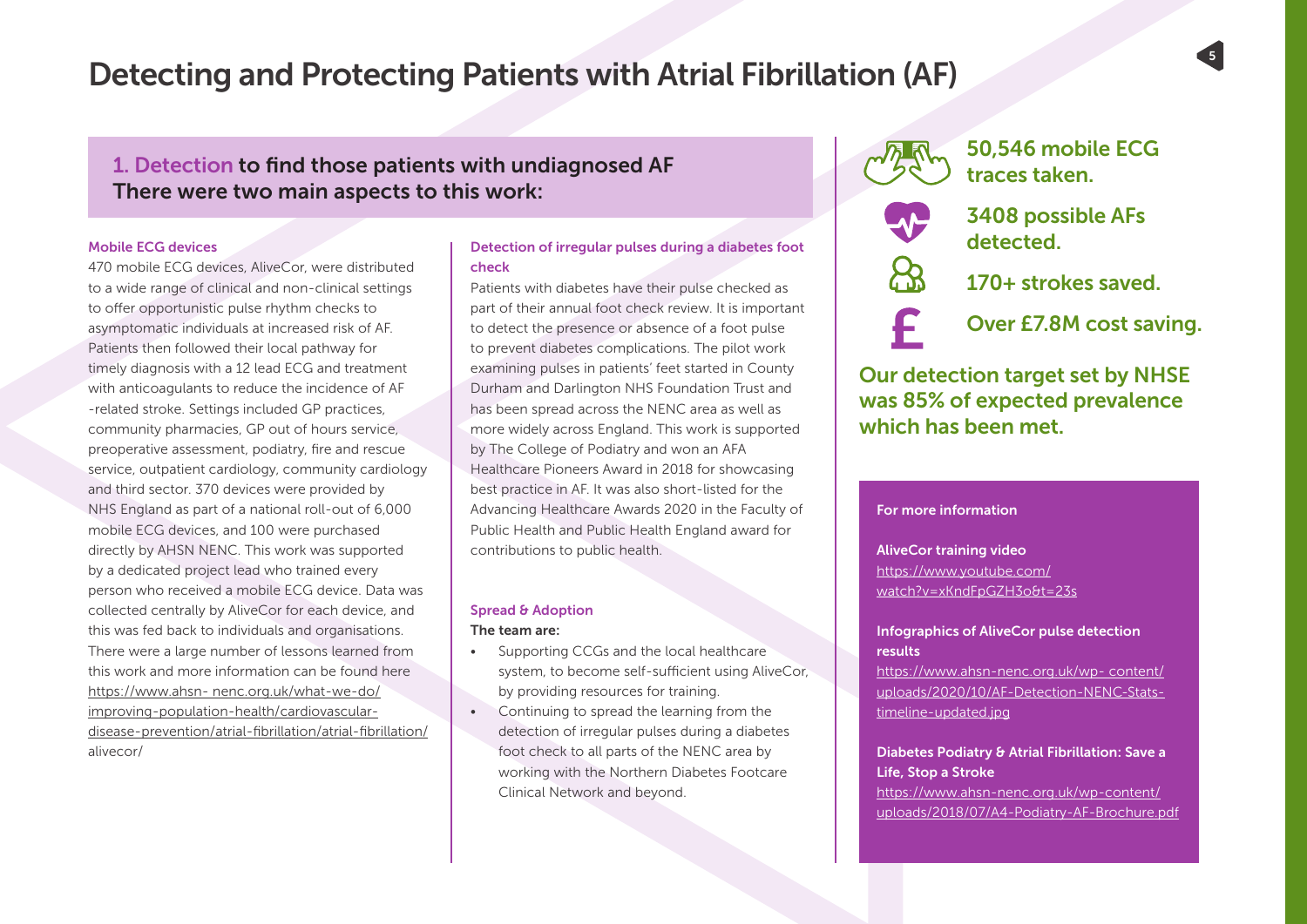#### 2. Protection to ensure those patients with AF are receiving optimal treatment in terms of anticoagulation

NHS England funded several CCGs, including three in NENC, to participate in their AF virtual clinics to increase anticoagulation. AHSN NENC supported this work, on the ground, to enable more patients to receive anticoagulation.

Work also started, to reduce AF related strokes across the Southern Collaborative area through partnership working which also included anticoagulation and protection work.

#### Spread & Adoption

Protection: Supporting the 3 CCGs who participated in NHSE AF Virtual Clinics to sustain the work around anticoagulation and continue with partnership working to reduce AF related strokes across the Southern Collaborative area.

Our protection target set by NHSE was 90% of CCGs achieving 84% of high risk patients receiving anticoagulation & all above 80%.



100% CCGs are above 84%, the average for NENC is 88.2%

*'AliveCor is amazing, it will definitely save people's lives, it is so simple and straightforward, it gave the result in seconds. My illness had a significant impact on my life. I have always been active and I have one grandchild who I adore. Whereas previously I could go on long walks, I was only able to manage short walks with no hills at all. AliveCor gave me my whole life back.'* Mary Walsh, Patient, Aged 71.

*'A very useful tool in General Practice which has helped pick up arrhythmias in those patients whom we would have otherwise missed.'* Dr Vivienne Tut, GP.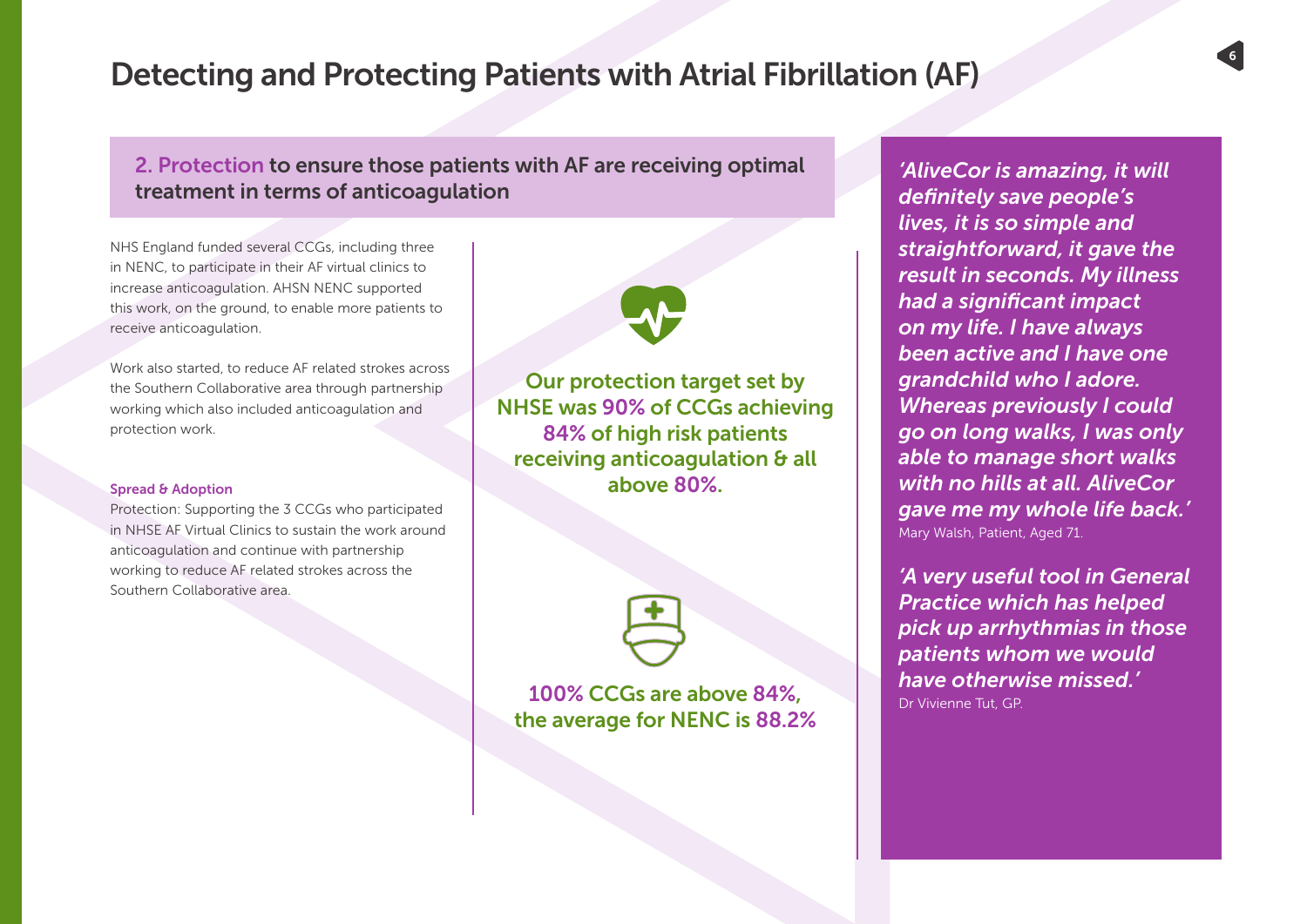#### 3. Development of supporting resources

Resources were either developed or shared from other AHSNs to support this programme. They included:

AF Card Deck: Aimed at primary care for 'Anticoagulant Treatment in Atrial Fibrillation For Thromboprophylaxis', this was sent as a hard copy to every GP in the NENC area. A second edition was produced and a third one is underway after publication of the recent updated NICE guidance. For more information: https://ahsn-nenc.org.uk/wpcontent/uploads/2018/06/AF\_CARD\_DECK.pdf

Shared decision-making (SDM) videos and resources to support healthcare professionals (HCPs) to discuss treatment options with patients. These included:

- An introduction to SDM video
- Video demonstration of SDM by four different clinicians
- Video demonstration of four full consultations by different clinicians
- Top tips document.

For more information: https://www.ahsn-nenc. org.uk/what-we-do/improving-population- health/ cardiovascular-disease-prevention/atrial-fibrillation/ atrial-fibrillation/shared-decision- making/

Starting Anticoagulation with Jack video: This was produced by Wessex AHSN as a resource to be used by HCP's with patients. This was promoted locally. For more information: https://www.ahsn-nenc. org.uk/what-we-do/improving-population-health/ cardiovascular- disease-prevention/atrial-fibrillation/ atrial-fibrillation/

#### Spread & Adoption

Spread & Supporting Resources: Publishing the 3rd edition of the AF Card Deck after updated NICE AF Guidance has been published.

#### For more information

AF Card Deck https://ahsn-nenc.org.uk/wp-content/ uploads/2018/06/AF\_CARD\_DECK.pdf

AF SDM introductory video https://www.youtube.com/ watch?v=9fSISn5QTOI

AF SDM skills video https://www.youtube.com/ watch?v=59r36SxBXUc

AF SDM Consultant Cardiologist consultation https://www.youtube.com/ watch?v=ubmZwXQL7SU AF SDM GP consultation https://www.youtube.com/ watch?v=kHPPZR\_\_vEU

AF SDM GP consultation https://www.youtube. com/watch?v=kHPPZR\_\_vEU

AF SDM pharmacist consultation https://www.youtube.com/ watch?v=FlCxoMofigk

AF SDM specialist nurse consultation https://www.youtube.com/ watch?v=hivTRJQnb3c

Starting Anticoagulation with Jack video https://wessexahsn.org.uk/projects/145/ starting- anticoagulation-with-jack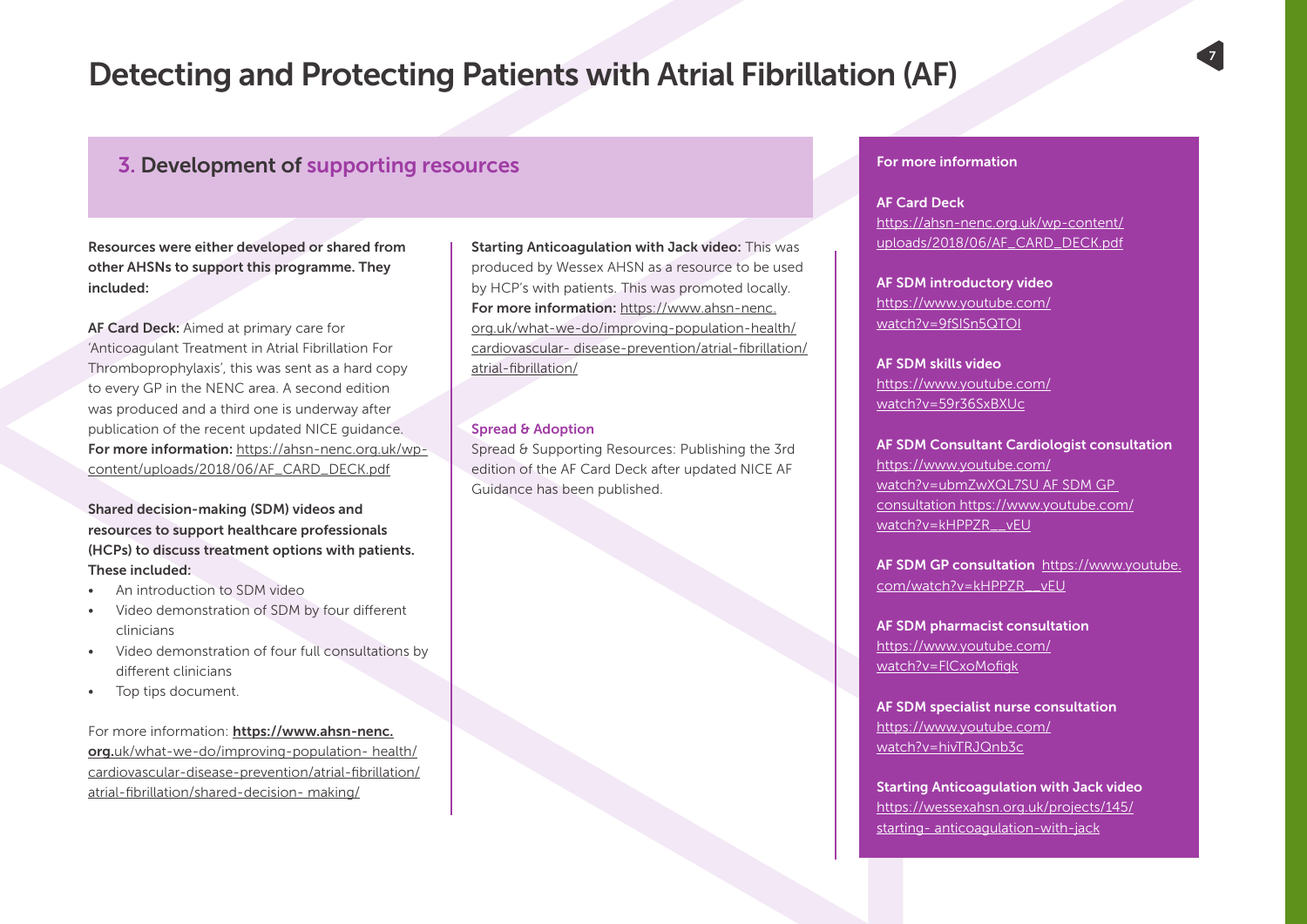### Delivering the ESCAPE pain programme throughout the NENC

ESCAPE Pain is an evidence based exercise and education programme, combining motivational behaviour change elements for people with chronic pain, specifically those with hip and knee osteoarthritis. Escape Pain originated from the research of Professor Mike Hurley and is supported by Health Innovation Network (HIN).

ESCAPE-pain is a 12 session, 6 week group rehabilitation programme for people aged 45+ with chronic joint pain of the hip and knee.

It improves function by integrating exercise, education, and self-management strategies to dispel inappropriate health beliefs, alter behaviour, and encourage regular physical activity.

The programme is ideally delivered face-to-face in group settings at a variety of healthcare and community venues.

ESCAPE Pain provides an intervention for the 132,156 people in the region identified as suffering from hip osteoarthritis and the 225,415 people suffering from knee osteoarthritis as of 2012. Additionally, the programme also offers an opportunity to improve inactivity levels in 25% of people in the North East identified by the Sport England Active Lives Survey 2015/16. which is above the England average, and the second highest percentage of any region in England.

During the COVID-19 pandemic the programme was pivoted to You Tube video footage in a joint HIN, Innovation Agency and AHSN NENC collaboration.



To date 174 facilitators have been funded and trained by the AHSN NENC in the region, across 47 sites, through 20 organisations.



749 participants have been through the programme with a predicted £1,132,488 saved (savings are based on £1,512 per person over 2.5 years).

#### Next steps

Ongoing support and engagement has been offered to sites as they re-establish face to face classes following the social restrictions of the pandemic. Promotional materials have been offered and accepted by sites to spread the information to CCG's, GP's and potential participants.

8 9

#### Spread & Adoption

ESCAPE pain has been accessed by 20 organisations and following the lifting of COVID-19 restrictions will be delivered in 47 sites across the region. 174 ESCAPE Pain facilitators have been trained across the region, with promotional resources and video footage being created to support the programme by the AHSN. Light touch support from the AHSN NENC will be in place until the programme is re-established across the region.

*'At the beginning session some clients were apprehensive/scared about exercising and what benefits it has with osteoarthritis, however as time went on the overall benefits for health seemed to sink in and they were very willing in the later sessions'.* 

ESCAPE Pain trainer, a HealthWORKS Long Term Conditions Exercise Specialist.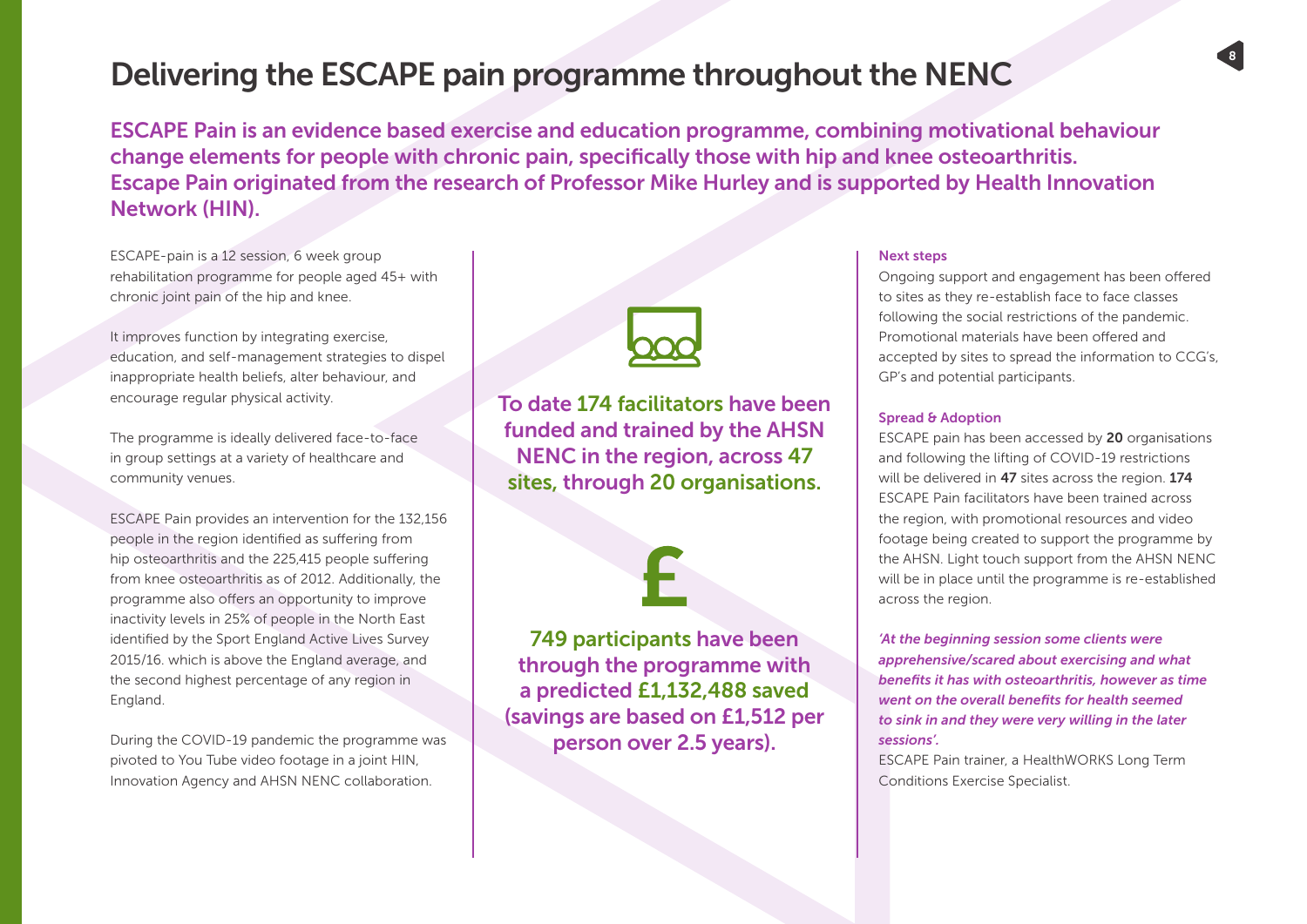### **Delivering the ESCAPE pain programme throughout the NENC**

South Tyneside Patient said *"I have gained so much by coming to this programme. I have realised I can do exercises and enjoy them. I have met new friends, and I have started a keep fit programme and dancing classes."*

*'We were very happy to be part of a collaboration between leisure services, Age Concern Tyneside South and the Local Authority to get ESCAPE Pain into South Tyneside. Funding was found and the CCG executives agreed it was better to invest in this evidenced based intervention which was better than more medicines and surgery'.* 

Dr John Tose, GP and Clinical Director South Tyneside Clinical Commissioning Group.

*'By the time they get to week 6, they don't want to go, they want to do it all over again. They are always amazed by how much they have achieved and how confident they are in their abilities. They've done the hard work. It's a great programme'.* Zoe Glendinning, ESCAPE Pain Class Facilitator.

*'From the strategic angle I have found being involved in the secondary rollout of the ESCAPE Pain programme to be helpful in allowing us to explore partnership working in the MSK team and the AHSN more closely than before. Practically, it has been a positive for the physical activity team in the at training confirmed their skills and knowledge as being pretty much at the right level already, apart from the more in-depth info on the psychology and management of longer-term pain.'*  Sarah Cowling, CEO, HealthWORKS Newcastle.



#### For more information

#### South Tyneside Footage

https://www.ahsn-nenc.org.uk/what-we- do/ improving-population-health/escape-pain/ escape-pain-classes/escape-pain-southtyneside/

ESCAPE pain web site https://escape-pain.org/

*'Collaboration and flexibility are crucial. To have an excellent working knowledge of the programme and a good understanding of the site you wish to adopt the programme, their challenges and strengths. This insight will help establish the programme, allowing various adaptive models of delivery to ensure sustainability.'* Vicky Strassheim, Health Project Lead.



Vicki Strassheim, Clinical Lead for ESCAPEpain, AHSN NENC victoria.strassheim@ahsnnenc.org.uk

Co-branding With thanks to the Health Innovation Network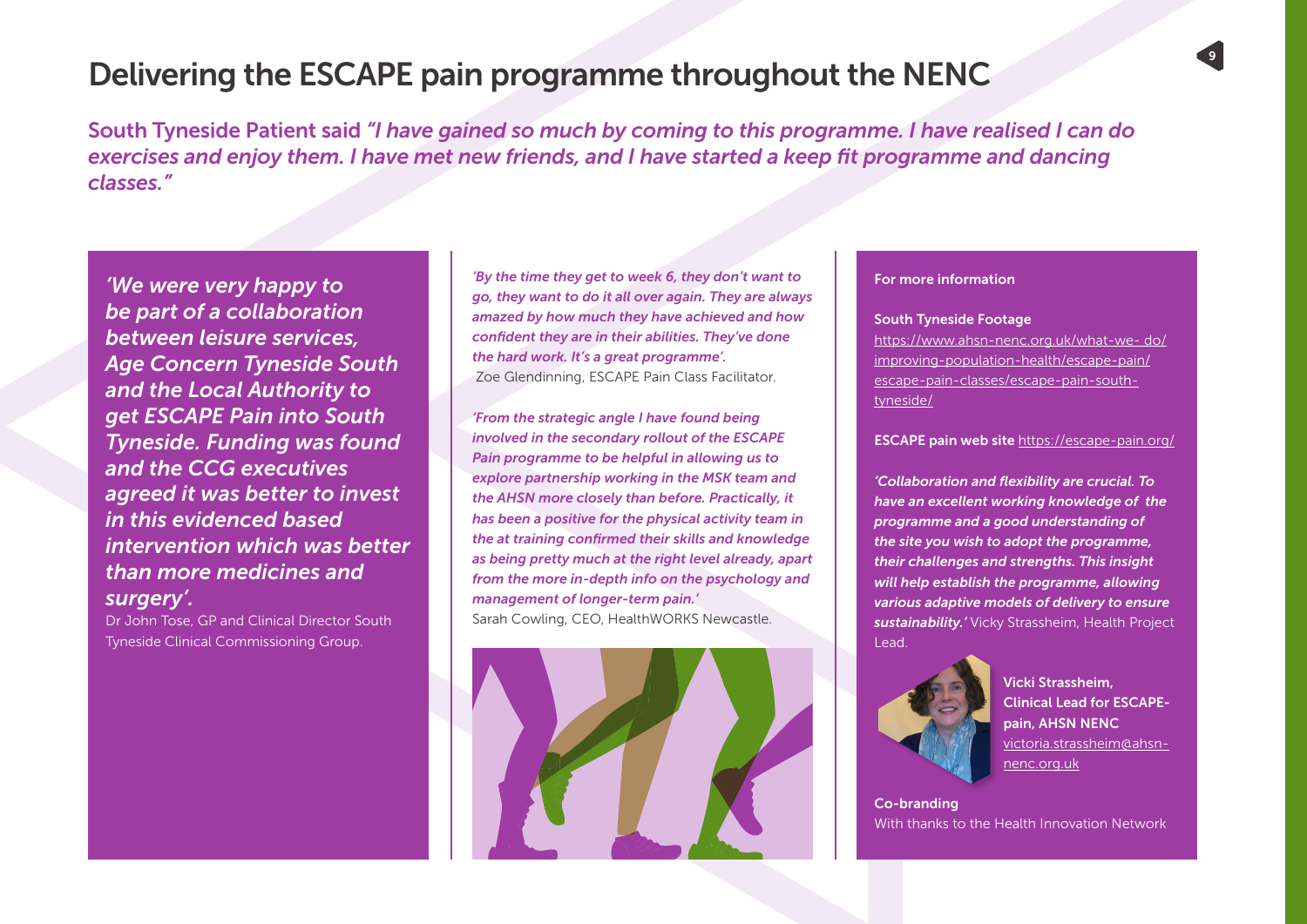### Implementing the Transfer of Care around Medicines (TCAM)Pathway

When some patients leave hospital, they can need extra support taking their prescribed medicines. This may be because their medicines have changed, or they need a bit of help taking their medicines safely and effectively. The transfer of care process is associated with an increased risk of adverse effects. 30-70% of patients experience unintentional changes to their treatment, or an error is made because of a miscommunication.

Three Trusts in the NENC region implemented TCAM during the life span of this programme of work, and have established a TCAM Pathway, enabling all suitable patients to be referred to their community pharmacy or GP pharmacist where appropriate. In February of this year, TCAM transitioned in the Discharge Medicines Service, which was rolled out across community pharmacy, and the AHSN NENC supported this role out by bringing together pharmacy leads from all of the Acute Trusts, CCG Medicines optimisation leads and Local Pharmaceutical Committee leads to discuss how this package of work could be implemented across NENC and exploring the processes available to best achieve the required referrals.



The AHSN will continue to support the two late adopter Trusts with the implementation of their TCAM projects for a full year from the beginning of their agreement. The AHSN and NEY Digital Primary Care workstream are co-funding a pharmacist post to engage with key Medicines Optimisation (MO) and IT stakeholders across NENC ICS, to scope out current systems relating to transfer of information across interfaces of care. This project will identify challenges and potential opportunities for more effective cross sector working, such as ensuring there are effective digital solutions for delivering the Discharge Medication Service (DMS), report back key recommendations to the Digital Primary Care Workstream to inform future ICS Digital priorities.

#### For more information

Transfer of Care around medicines webpage: https://www.ahsn-nenc.org.uk/what-we-do/ improving-population- health/medicinesoptimisation/transfer-of-care-aroundmedicines/

The national lead for this programme of work is Wessex AHSN https://wessexahsn.org.uk/



*'I have learned that the digital systems for pharmacy in both Trusts and community pharmacy are not the same, and that getting change to digital systems on the IT agenda* 

10 11

*can be a complicated process.'* Liz Brown, Health Programme Manager liz.brown@ahsn-nenc.org.uk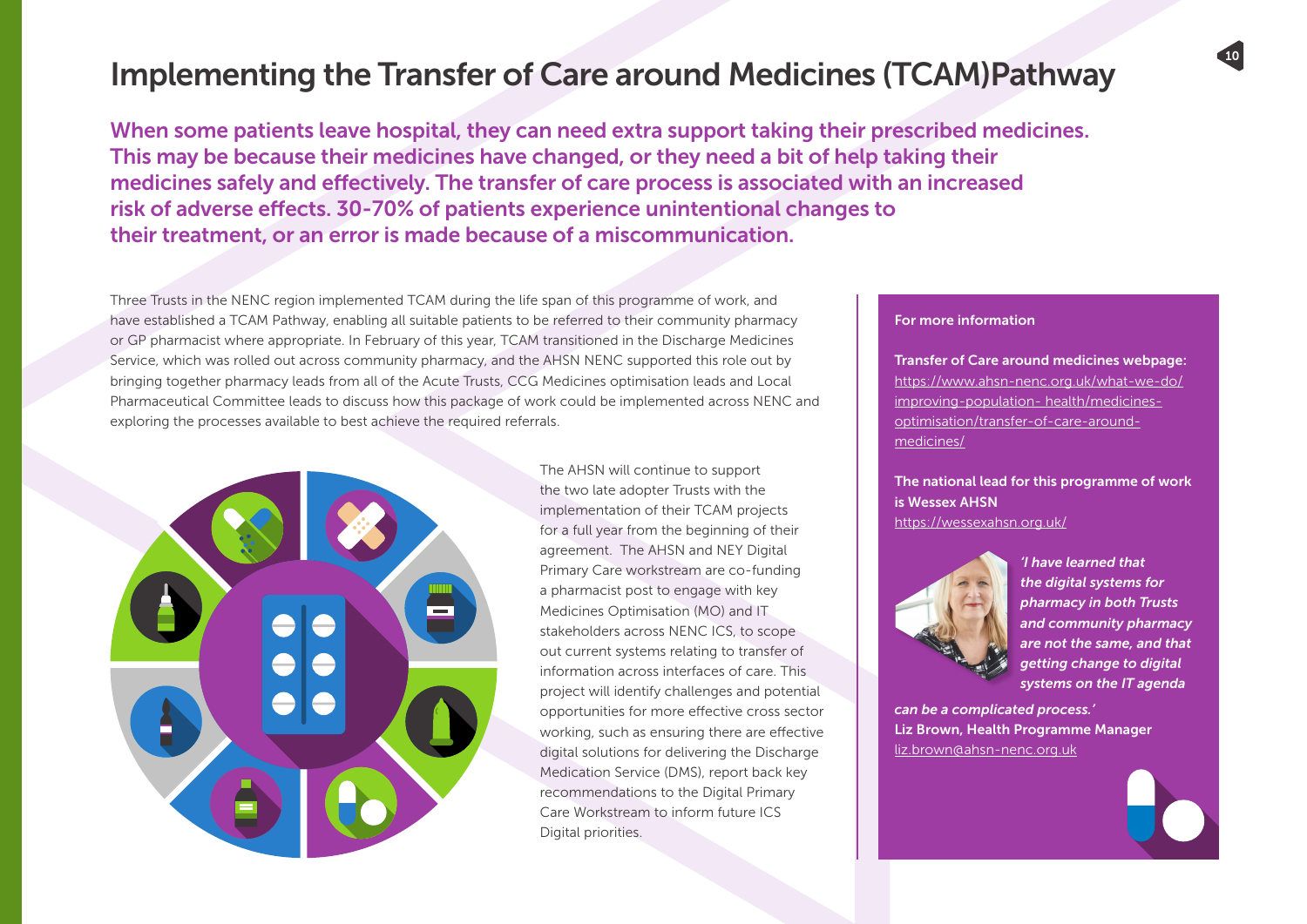## Addressing Problematic Polypharmacy

The Academic Health Science Network (AHSN) and the Patient Safety Collaborative (PSC) for the North East & North Cumbria (NENC) support a number of programmes around medicines, particularly approaches to addressing problematic polypharmacy and improving medicines safety.

Polypharmacy is defined as the routine use of four or more over-the-counter prescription and/ or traditional medications at the same time by a patient. Polypharmacy has increased dramatically with greater life expectancy and as older people live with several chronic diseases. Polypharmacy increases the likelihood of side effects, as well as the risk of interactions between medications, and may make adherence more difficult.

The World Health Organisation (WHO) describes polypharmacy as a major global problem, estimating that more than half of all medicines are prescribed, dispensed or sold inappropriately, and that half of all patients fail to take them correctly.

At the outset of this programme, across the AHSN NENC region, eight of the twelve (66%) CCGs had above the national percentage of patients currently receiving 10 or more unique medicines. Recognising that there are lots of opportunities to improve patient care around polypharmacy, the AHSN invited proposals from clinicians and teams across the region, which could deliver innovative approaches to address problematic polypharmacy and associated medicines safety. From the proposals submitted, the AHSN committed to funding and supporting projects which sought to address various aspects of inappropriate polypharmacy:

- 1. Reducing inappropriate prescribing in primary care; getting started
- 2. The development of an educational programme for primary care prescribers and community pharmacists on reducing inappropriate prescribing
- 3. Closing the evidence-practice gap: Smarter sleep interventions in hypnotic prescribing
- 4. Reducing antibiotic prescribing using community pharmacy provision
- 5. Use of the 'World Cafe' approach to address the inappropriate prescribing of intravenous antibiotics in futile clinical scenarios
- 6. Optimising the management of COPD exacerbations in primary care
- 7. 'Operation Ouch'- a project evaluating the impact of an educational video on opioid prescribing.

#### Spread & Adoption

#### A brochure summarising six of the projects has been created:

https://www.ahsn-nenc.org.uk/wp-content/ uploads/2020/10/MedicinesOptimisation\_Brochure. pdf

'Operation Ouch' can be accessed here https://www.ahsn-nenc.org.uk/what-we-do/ improving- population-health/medicinesoptimisation/reduce-opioid-prescribing/



Within the NENC region, these projects involved 6 CCGs, 5 Foundation Trusts and 2 universities. The resources created as a result of each project have been made freely

available from the AHSN NENC website and outputs have been disseminated via a webinar, held in November 2020 (attended by 96 delegates).

Resources from each project have also been made freely available and can be accessed via our website https://www.ahsn-nenc.org.uk/ what-we-do/improving-population-health/ medicines-optimisation/polypharmacy/

*'This national programme has clearly demonstrated to us that Problematic Polypharmacy is a hugely diverse topic, with countless aspects worthy of intervention. Local implementation of the programme has merely scratched the surface, and given the opportunity to continue, we could certainly create more excellent resources to support* 



*our region and beyond.'* 

For further information please contact Sue Hart, Programme Manager sue.hart@ahsn-nenc.org.uk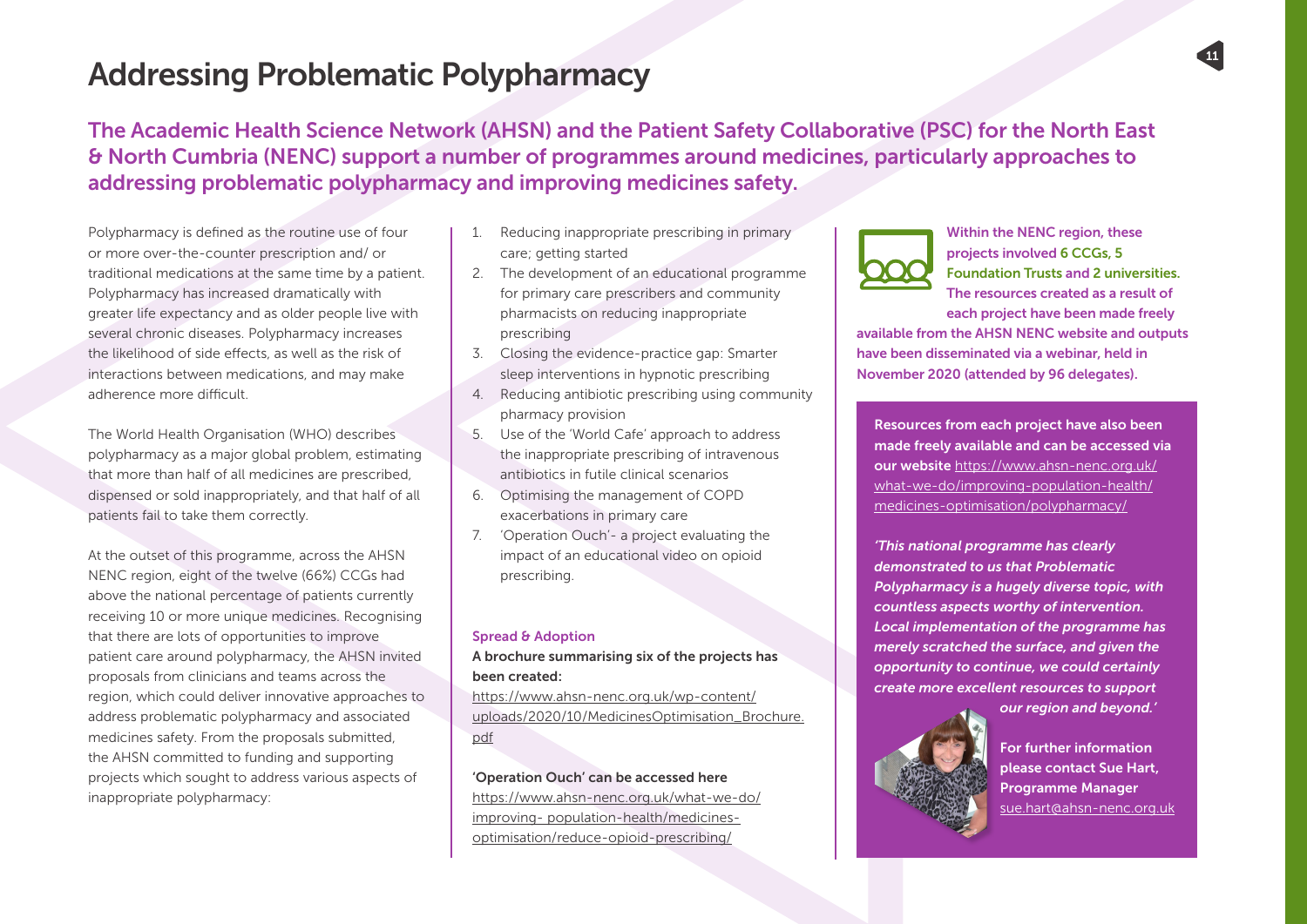### Prevention of Cerebral Palsy in the Preterm Infant (PRECEPT)

PReCePT is an evidence-based, cost-effective programme designed to help reduce cerebral palsy in babies through the increased antenatal administration of magnesium sulphate (MgSO4) as a neuro protector to mothers during preterm labour.

Magnesium sulphate is a cheap and easy to administer drug used routinely already in obstetrics for maternal reasons. Antenatal administration of this drug has been shown to provide neuroprotection in preterm infants and prevent cerebral palsy in these babies.

The PReCePT initiative was first successfully trialled in the West of England and rolled out to the remainder of the country from 2018 via the AHSNs and the MatNeoSIP. The overall aim of the national programme is to increase the uptake of magnesium sulphate in eligible women (those delivering before 30 weeks gestation) to at least 85% across all maternity units in England.

All Trusts in the NENC region are participating in this project with named midwife, obstetric and neonatal leads to drive the work forward within their own units. There is also a regional leadership team comprising a neonatal, QI and midwifery lead to facilitate data collection, audits and share learning and actions.

The ANSH NENC PReCePT team have a continuing audit to review all eligible cases where magnesium sulphate was not given to see if there were any potential opportunities that were missed to administer the drug.

Compliance in NENC before PReCePT was 64% (based on 2017 data).

In 2020, there were 163 eligible cases, and magnesium sulphate was given in 134 (82%) of cases. All the 29 remaining cases were subject to an audit, and in 23 of them, there was a reasonable clinical reason for the exception (such as precipitate labours, born before arrival or clinical contra- indications). There were 5 cases where it may have been possible to give the drug and these cases were discussed at regional learning events to share learning across the system and to prompt raised awareness and improvements in clinical practice.

So far in 2021 (up to end of May) there have been 70 eligible cases with a compliance rate of at least 90% (\*this may increase further as some audits are currently outstanding).

#### For more information

http://www.innovationlibrarynenc.org.uk/ result/precept/

https://www.ahsn-nenc.org.uk/what-we-do/ improving-population-health/prevention-ofcerebral- palsy-in-the-preterm-infant-precept/

# Additional 1797 mothers recieved

 $12$  and  $13$ 

An estimated 48 cases of cerebral palsy avoided

Estimated £38.4 million savings in lifetime health and social care costs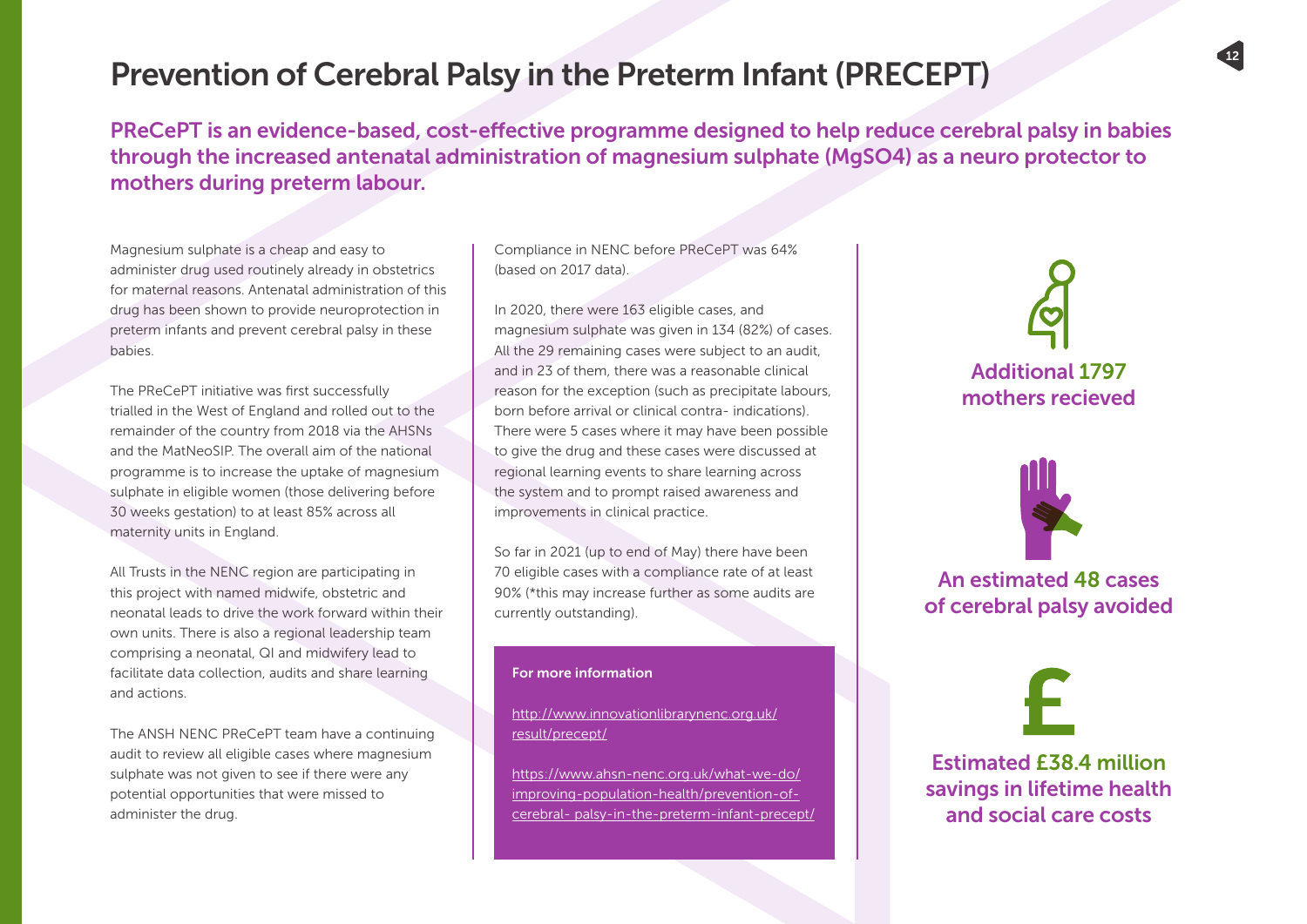## Prevention of Cerebral Palsy in the Preterm Infant (PRECEPT)

#### What next?

Antenatal magnesium sulphate is one of 7 interventions included in the British Association of Perinatal Medicine preterm optimisation care bundle. The NENC MatNeoSIP have been chosen by the national team as a pilot site for this care bundle and work is beginning to map out what currently happens in each unit for each of the interventions and plan for data collection and roll-out of this initiative. The PReCePT programme will continue and adapt to fit in with this piece of work.





*'It has been great to lead the regional arm of a national project – working together has always been a strong part of the NENC ethos & we have been able to share how well we do this with other teams. Collectively we have been able to provide clinical challenge where appropriate & have achieved great improvements in the pre-delivery care for premature*  **births in our area.'** Karen Hooper, Health Project Lead.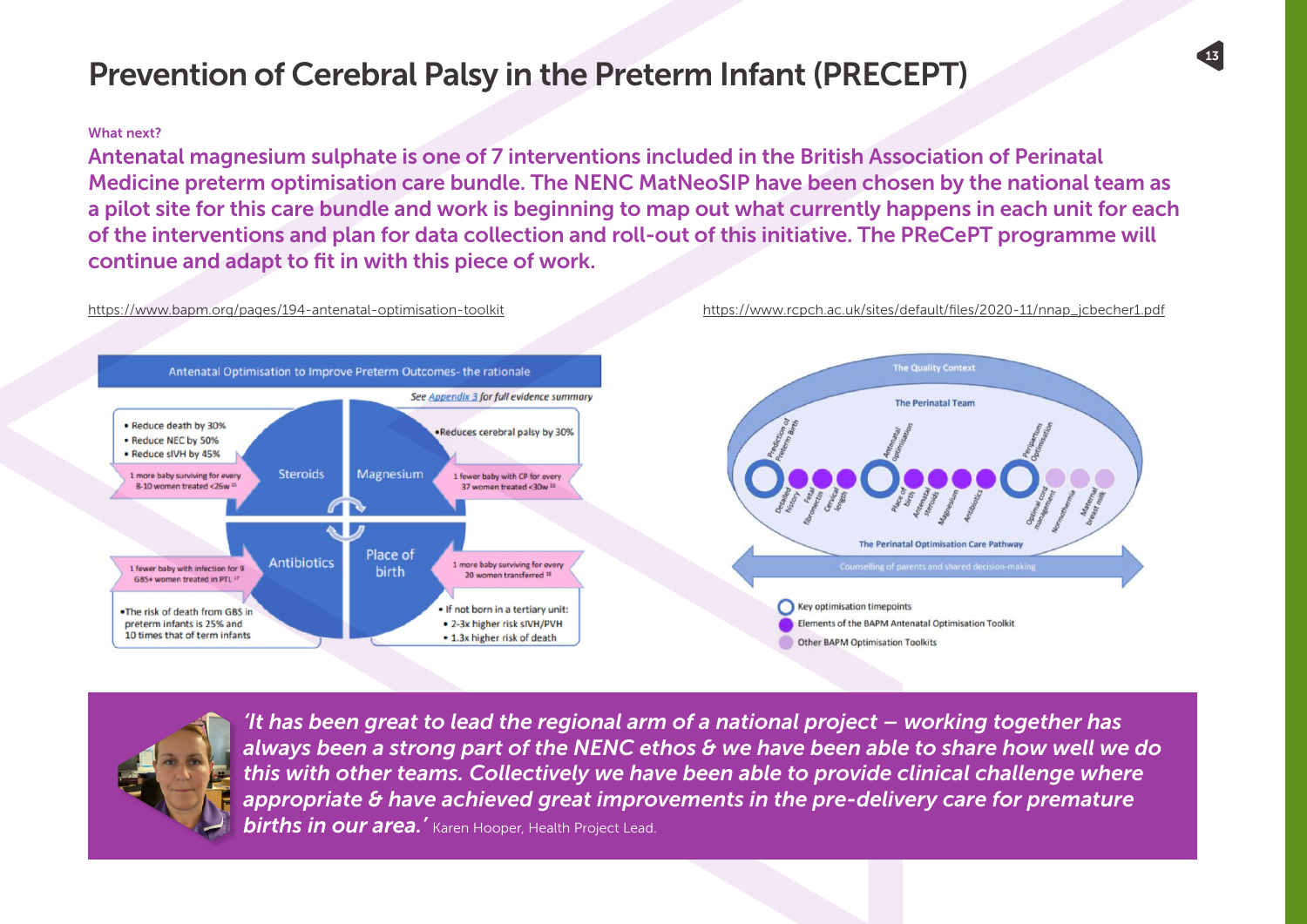### Adopting the Emergency Laparotomy Pathway Quality Improvement Care (ELPQuiC) bundle

The programme involves the spread and adoption of the evidence-based Emergency Laparotomy Pathway Quality Improvement Care (ELPQuiC) bundle within NHS Trusts. By following the ELPQuiC pathway, research suggests that the patient mortality rate will decrease and the recovery period in hospital reduces following an Emergency Laparotomy.

The AHSN NENC is committed to refining the quality improvement methodology of care for patients within our locality and delivering sustained engagement with clinical networks, all trusts within the NENC are engaged with the pathways.

The AHSN NENC has recruited a clinical lead for this project who has led on this piece of work from its inception within the region; Dave Saunders is an Anaesthetist and the National Emergency Laparotomy Audit (NELA) lead at The Newcastle upon Tyne Hospitals NHS Foundation Trust (NuTH).

After an initial engagement with the NELA leads in all the Trusts across NENC in January 2019, the team agreed to work together to develop the pathways that meet the requirements of the national aims and are fit for purpose to meet the requirements of the Best Practice Tariff for EmLap that came in to effect on 1st April 2019. At the second event in March 2019, and after contacting all the NHS Acute Trust Medical Directors and Chief Executive Officers regionally, it was agreed that these pathways be adopted and implemented.

#### Spread & Adoption

This programme of work has been extended to October 2022. The team has recently undertaken a local survey to understand how they can further support the implementation of the pathways across the region, and the areas of concern where they hope to be able to provide support and offer advice, raising awareness of this programme of work.

For more information visit https://www.ahsn-nenc.org.uk/what-we-do/ improving-population-health/emergencylaparotomy/

*'This has been a very interesting project to work on, and has been an excellent example of how having a Clinical Lead championing a project, and getting the relevant clinical leads from all the acute Trusts involved, can give weight to and pave the way for standardisation and change.'*



If you would like to learn more about this project and get support to raise awareness in your organisation please contact Liz Brown, Health Programme Manager, on liz.brown@ahsn-nenc.org.

 $14$  and  $15$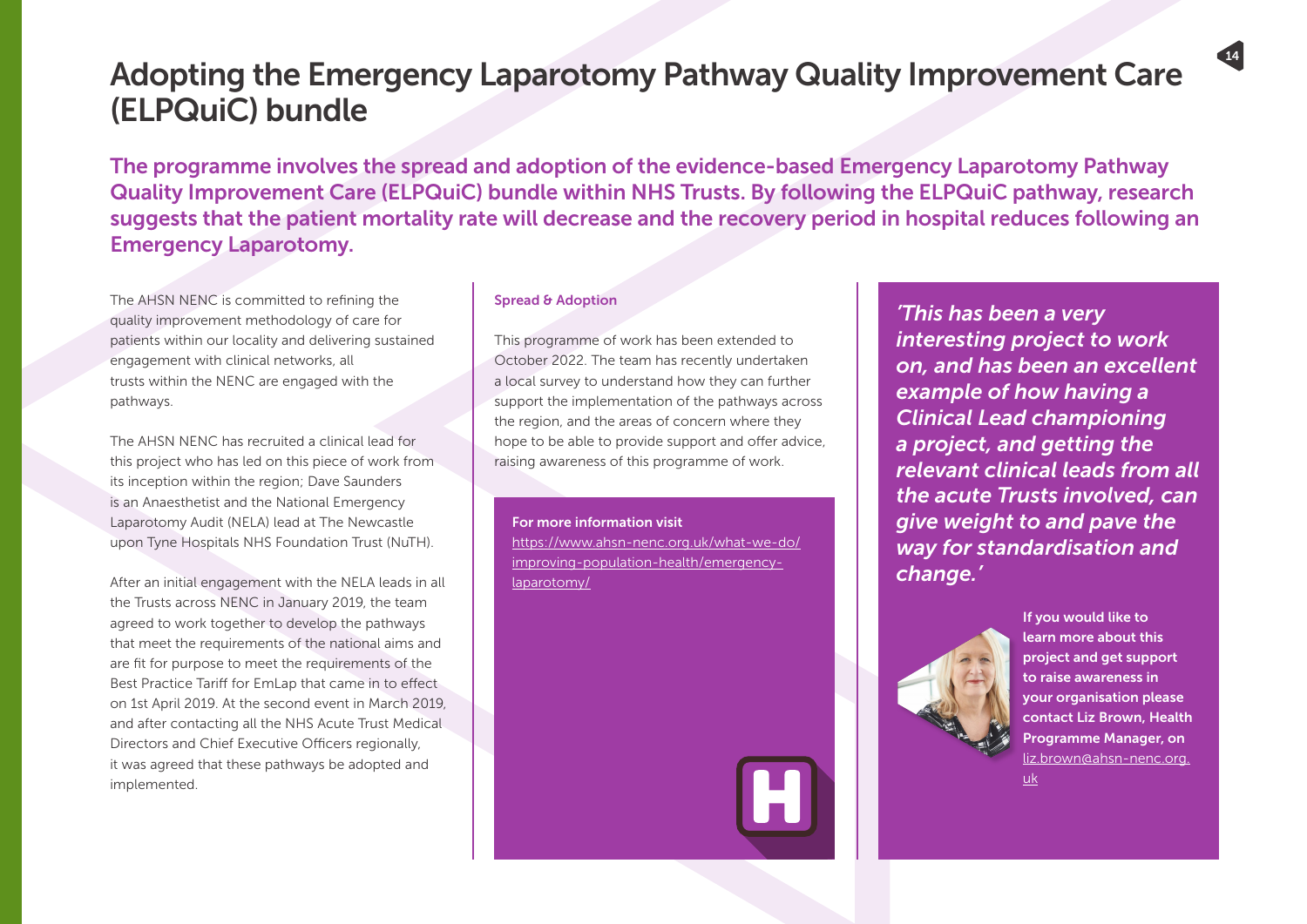### Pharmacist-led Information technology iNtervention for the reduction of Clinically important ERrors in medicines management (PINCER)

Prescribing errors in general practice are an expensive, preventable cause of safety incidents, illness, hospitalisations and even deaths. Serious errors affect one in 550 prescription items, while hazardous prescribing in general practice contributes to around 1 in 25 hospital admissions.

Using clinical audit tools alongside quality improvement methodology to review groups of patients taking high risk medicines/combinations of medicines, PINCER ensures that any risks are mitigated, improving medication safety.

The AHSN NENC worked with North East Commissioning Support (NECS) to develop a dashboard within the primary care RAIDR portal through which the clinical audit searches could be run, as the majority of primary care data in our region is held by NECS via RAIDR.

The AHSN NENC team also worked alongside all Clinical Commissioning Groups (CCGs) across the North East and North Cumbria region to enable access to the clinical audit tool, along with the quality improvement methodologies and a training package that underpin the process.

Serious errors affect 1 in 550 prescription items, while hazardous prescribing in general practice contributes to around 1 in 25 hospital admissions.

Pharmacy staff were trained across both the County Durham and Tees Valley CCG areas to Action Learning set 2. Unfortunately, and despite our best efforts with all the organisations involved, the impact of the COVID-19 pandemic and the change of focus for the resources to undertake this work, both digitally and actual workforce, the team were unable to execute the final training programme and implement the PINCER tool in this region. The team are constantly reviewing the resource status, and as soon as they are able, will revisit this project and take this work forward.

#### Spread & Adoption

NHS England funding for PINCER ended on 31st March 2021 and it is therefore no longer supported by the AHSN NENC.



#### Spread & Adoption

NHS England funding for PINCER ended on 31st March 2021 and it is therefore no longer supported by the AHSN NENC.

#### For more information visit

https://www.ahsn-nenc.org.uk/what-we-do/ improving-population-health/medicinesoptimisation/pincer/

The national lead for this programme of work is Wessex AHSN https://wessexahsn.org.uk/



For more information please contact Liz Brown, Health Programme Manager, on liz.brown@ahsn-nenc.org. <u>uk</u>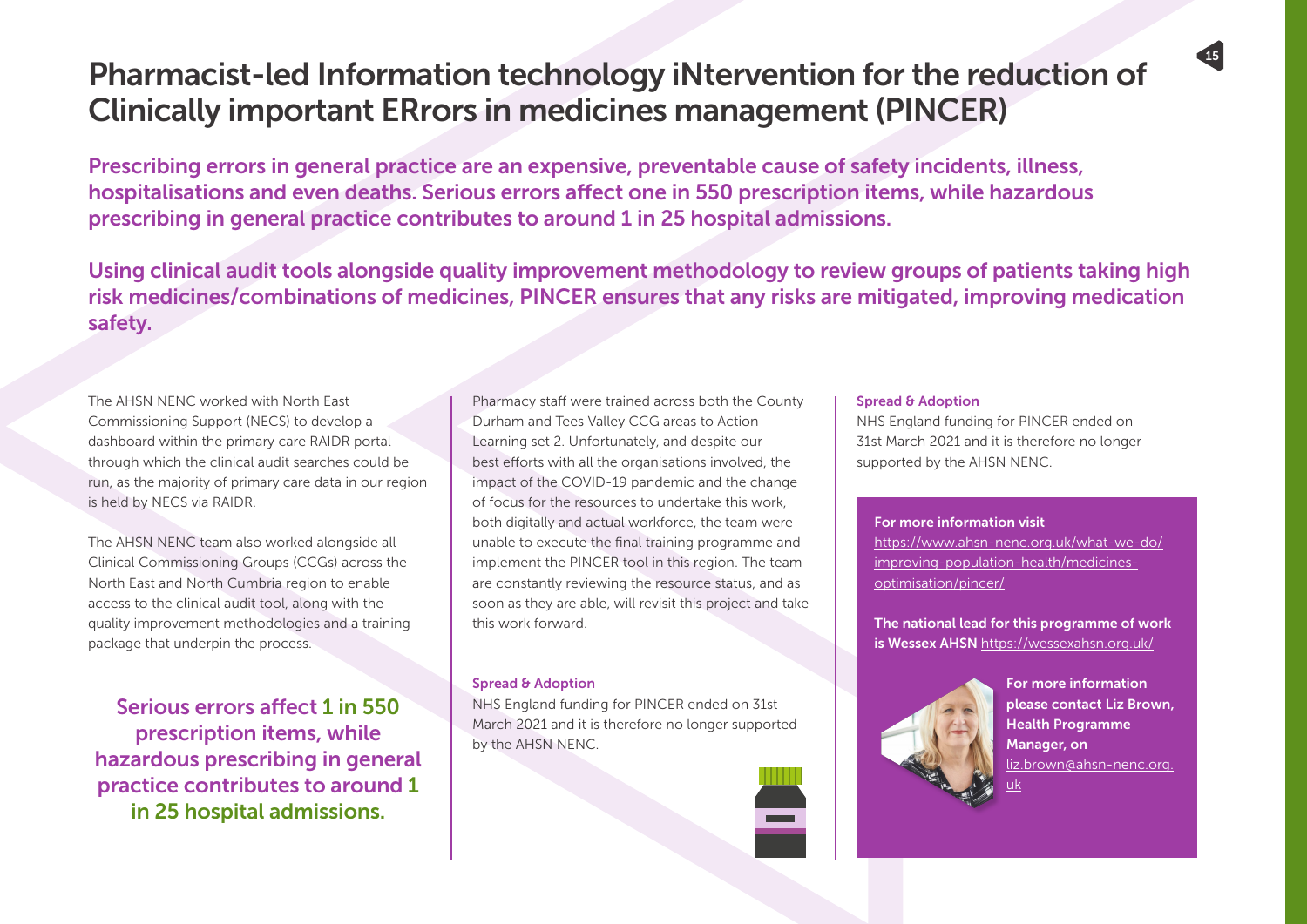### Serenity Integrated Mentoring (SIM)

SIM focusses upon the small number of people who are disproportionately high intensity service users of crisis services, including ambulance, police, mental health, and emergency care.

By undertaking a detailed review of data, it is suggested that we could successfully reach these individuals in new ways, with the target of a reduction in demand from each user that receives SIM.

This pilot project sits within the wider context of the North East and North Cumbria suicide prevention Programme.

#### The programme aims to:

- Use all available evidence of how best to prevent suicide and self-harm
- Work together with different agencies, communities, and people with lived experience of self-harm and suicide, to take action to prevent self-harm and suicides
- Promote wellbeing and resilience, so that fewer people die by suicide, including those in highrisk groups.

Supported by funding from the Academic Health Science Network (AHSN) NENC, as part of the national High Intensity (SIM) project, this pilot project focused on a specific small group of high-risk people with the view of sharing recommendations and learning for potential wider implementation.

#### Spread & Adoption

This programme of work was delivered in conjunction with the North East and North Cumbria Suicide Prevention Network and is now complete.

Reduction in the numbers of crisis contacts - including s136, A&E attendance and crisis/liaison team.



Increase in number of planned contacts service user engages with.



Cost reduction associated with reducing high cost crisis contacts.

*'The F2F project is an amazing service with friendly staff. Gives time to do positive stuff and to be able to talk. The day-time can be hard so it is nice to know that there is someone around. I think the F2F project has helped to keep me out of crisis as much as I used to be. I would miss this service if it wasn't here.'* Cumbria report.

 $16$  and  $17$ 

*'Being able to support the F2F project in Cumbria has raised my awareness of the needs of these service users and that we need to develop and support more innovations in the delivery of mental health services.'* Liz Brown, Health Programme Manager.



For more information please contact Liz Brown, Health Programme Manager, on liz. brown@ahsn-nenc.org.uk